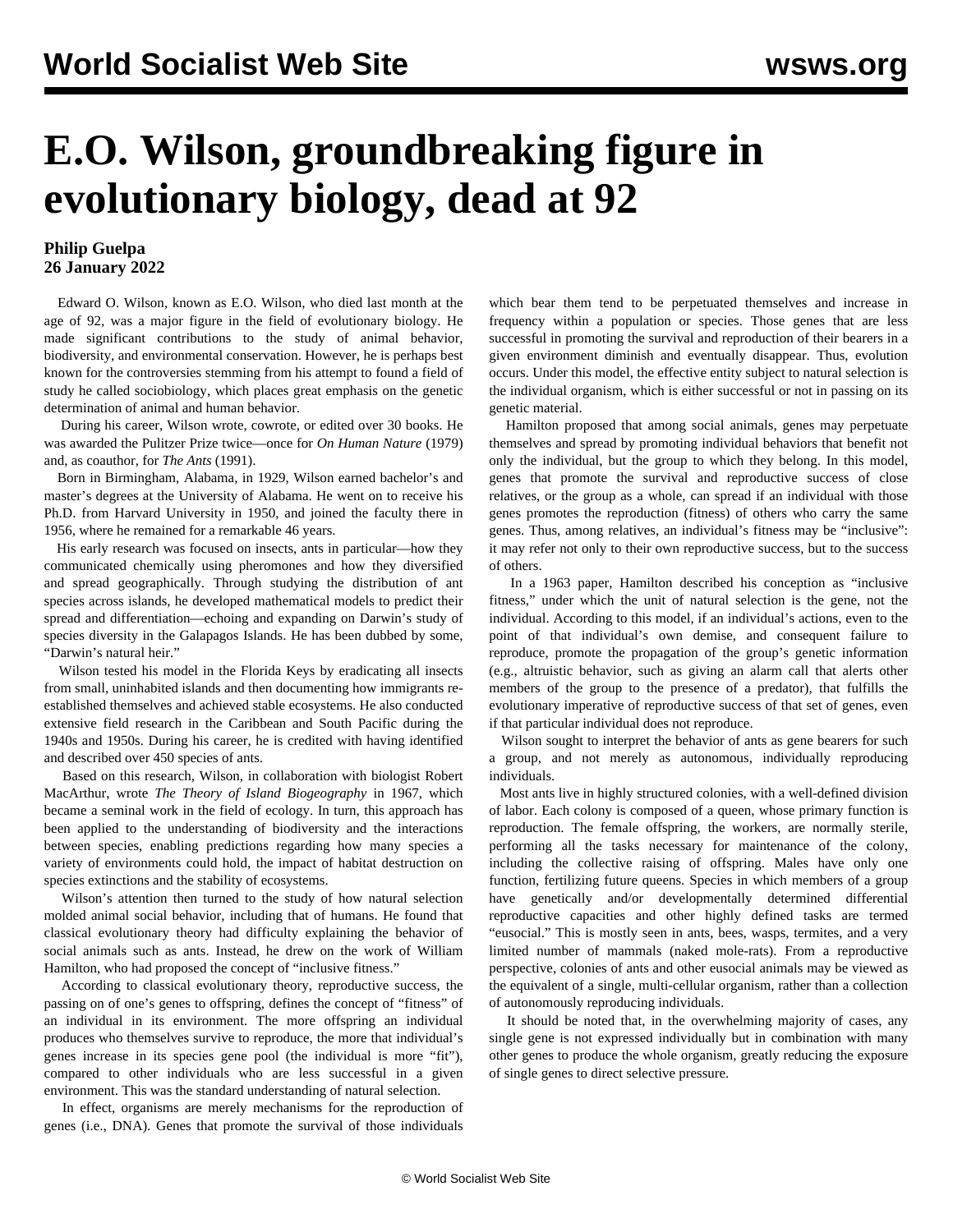## **The controversy over "Sociobiology"**

 Nevertheless, Wilson sought to apply a gene-centric model, which gained acceptance among biologists in the context of a burgeoning genetic revolution, to understand the behaviors of all animals. *Sociobiology: The New Synthesis*, published in 1975, presented Wilson's view that "The organism is only DNA's way of making more DNA." Based on this understanding, he argued that social behavior, including that of humans, could be explained as a product of natural selection differentially acting on the variety of genetic material in a species.

 The publication of *Sociobiology* initiated a great deal of controversy. So much so that its review in the *New York Times* was placed on the paper's front page. While its proposals regarding social behavior in animals have had an impact on subsequent research, those regarding that of humans have also drawn criticism. Many viewed Wilson's arguments as a form of biological determinism, or "reductionism": the attitude that simple processes may explain complex phenomena that in fact require more sophisticated explanation.

 Wilson proposed that humans have a weak form of "eusociality," such that the behavior of individuals and their roles in the social group is partly controlled by genetics. Some critics, including his Harvard colleagues, [Stephen Jay Gould](/en/articles/2002/07/goul-j01.html) and [Richard Lewontin](/en/articles/2021/08/30/lewo-a30.html), accused Wilson of biological determinism, Social Darwinism, and even alleged that his ideas logically supported eugenics and genocide.

 In his preface to the 2000 edition of *Sociobiology*, Wilson pushes back against critics who accuse him of "reductionism." Specifically referring to Gould and Lewontin, whom he describes as the "last of the Marxist intellectuals," Wilson characterizes these critics as advocating a "tabula rasa" view of human behavior—that there is no genetic influence at all, which he says suits their aim for socialism to be "fitted" to the human mind, apparently implying indoctrination.

 He goes on to reject the position of other critics, associated with the "New Left," who opposed sociobiology on the grounds that it could lead to the conclusion that behaviors such as "racism, sexism, class oppression, colonialism, and—perhaps worst of all—capitalism!" could be genetically based. In one notorious incident, a protester doused Wilson with water, yelling "Wilson, you are all wet!"

 A review of Wilson's discussion of human behavior in *Sociobiology* reveals that while he seems to take a more nuanced view than some critics suggest, fundamentally, despite protestations to the contrary, he fails to appreciate the qualitative difference between human behavior, based on abstract, symbolic thought, and a huge store of culture, and that of other animals.

 He states, "Human societies have effloresced to levels of extreme complexity because their members have the intelligence and flexibility to play roles of virtually any degree of specification, and to switch them as the occasion demands." And, furthermore, "Roles in human societies are fundamentally different from the castes of social insects."

 In his preface to the second edition of *Sociobiology* (2000), Wilson states, "in the creation of human nature, genetic evolution and cultural evolution have together produced a closely interwoven product." And as well: "The exact process of gene-culture coevolution is the central problem of the social sciences and much of the humanities, and it is one of the great remaining problems of the natural sciences."

 Some of his discussion involves behaviors that are so basic as to be likely to have a substantial genetic component. For example, he proposes that there are "epigenetic rules" (i.e., in which non-genetic factors, such as environment or learned behavior, modify genetic expression) which provide general frameworks for such things as classification of color, aesthetic evaluation of shapes, acquisition of fears and phobias, communication via facial expression and body language, "and so on across a wide spread of categories in behavior and thought. Most of these rules are evidently very ancient, dating back millions of years in mammalian ancestry. Others, like the ontogenetic steps of linguistic development in children, are uniquely human and probably only hundreds of thousands of years old."

## **Culture, class and evolution**

 However, Wilson's discussion of more complex aspects of human behavior fails to make clear the overwhelming predominance of culture over biology.

 An important topic raised by Wilson is that of social class in human societies. "A key question of human biology is whether there exists a genetic predisposition to enter certain classes and to play certain roles."

 At first, he states, "A strong initial bias toward such stratification is created when one human population conquers and subjugates another, a common enough event in human history. Genetic differences in mental traits, however slight, tend to be preserved by the raising of class barriers, racial and cultural discrimination, and physical ghettos."

 But then, "Yet despite the plausibility of the general argument, there is little evidence of any hereditary solidification of status." And further, "Powerful forces can be identified that work against the genetic fixation of caste differences. First, cultural evolution is too fluid."

 Scientific research has demonstrated time and time again that there is absolutely no basis for the proposition that there are any differences in intelligence or any other significant behavioral characteristic within or between various modern [human populations.](/en/articles/2016/08/03/gene-a03.html) Nevertheless, Wilson, leaves the door open to the possibility that such differences may exist. Is this merely a prudent scientist's caution or does it betray underlying reservations?

 With regard to cultural evolution, again Wilson provides contradictory statements. "Ethnographic detail [i.e., different cultures] is genetically underprescribed [i.e., has relatively weak genetic influence], resulting in great amounts of diversity among societies. Underprescription does not mean that culture has been freed from the genes. What has evolved is the capacity for culture, indeed the overwhelming tendency to develop one culture or another."

 Few would dispute the first part of this last sentence. However, does this latter statement mean that the humans are somehow genetically driven to cultural diversity? How could that genetic influence be expressed? Again, Wilson is attempting to suggest some degree of genetic influence without providing any evidence to support his contention.

 In an even more puzzling statement, Wilson is of the opinion that "Human beings are absurdly easy to indoctrinate—they seek it. If we assume for argument that indoctrinability evolves, at what level does natural selection take place? One extreme possibility is that the group is the unit of selection." This suggests that he believes humans' capacity for independent thought is somehow genetically limited and that some populations may be more susceptible to indoctrination than others.

 There are numerous other examples of Wilson's attempt to have it both ways. One of the more troubling is his contention that warfare promoted a number of what he feels are important human traits: "including team play, altruism, patriotism, bravery on the field of battle, and so forth, as the genetic product of warfare." He goes on to suggest that groups with genes for aggressiveness would conquer and replace those that did not, thus creating a positive feedback loop for the spread of aggressive genetics.

 But warfare is a recent development in human evolution, a product of class society. To imply that it is somehow a key influencer of human genetics has no scientific basis. Elsewhere, he rejects the contentions of